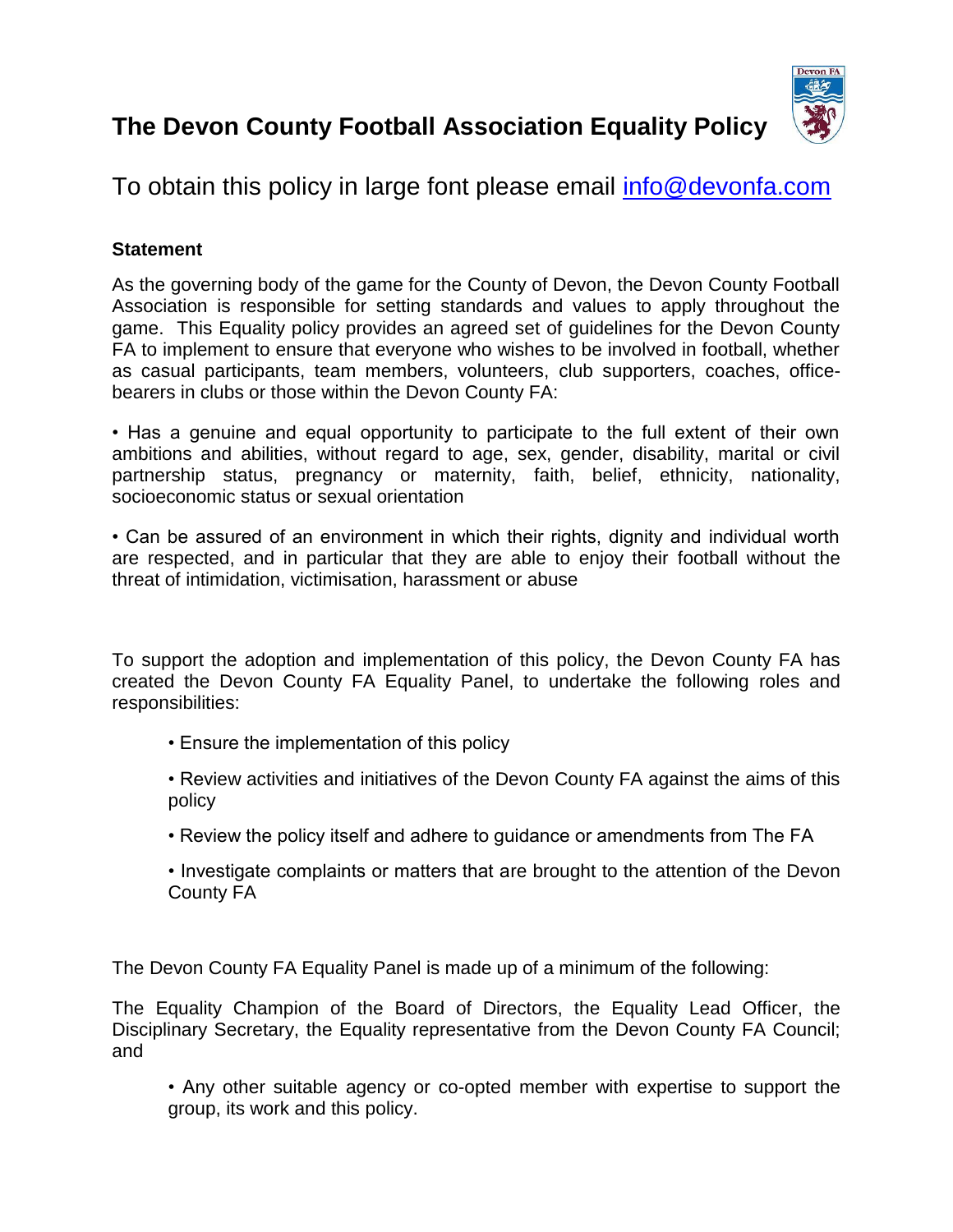## **Legal Obligations**

The Devon County FA is committed to avoid and eliminate discrimination of any kind in football, and will under no circumstances condone unlawful practices. The organisation takes a zero tolerance approach to all forms of discrimination. Examples of the relevant legislation and the behaviours in question are given in the appendix.

#### **Positive Action**

The Devon County FA acknowledges the principle of Sports Equality goes further than simply complying with legislation. It entails taking positive steps to counteract the effects of physical or cultural barriers – whether real or perceived – that restrict the opportunity for all sections of the community to participate equally and fully.

The Devon County FA will therefore seek to institute, support or contribute to appropriate measures or initiatives that enable access to football and participation in associated activities by people from any group that is under-represented in the sport or has difficulty accessing it.

## **Implementation**

The following steps will be taken to publicise this policy and promote equality in football in Devon:

- This document will be published on the Devon County FA website
- The Chief Executive Officer of the Devon County FA will take overall responsibility for ensuring that the policy is observed
- The Board of Directors and Council will take full account of the policy in arriving at all decisions in relation to activities of the Devon County FA

• The Devon County FA will collaborate fully with any surveys or other initiatives designed to assess the level of participation of different sections of the community in football and will take account of the findings in developing measures to promote and enhance sports equality in football

• The Devon County FA will provide access to training for all of its Equality Panel members, Board of Directors, Council and Staff, to raise awareness of both collective and individual responsibilities. Equality and Diversity training opportunities will be afforded a minimum of annually for club and league officials, accredited coaches and affiliated referees.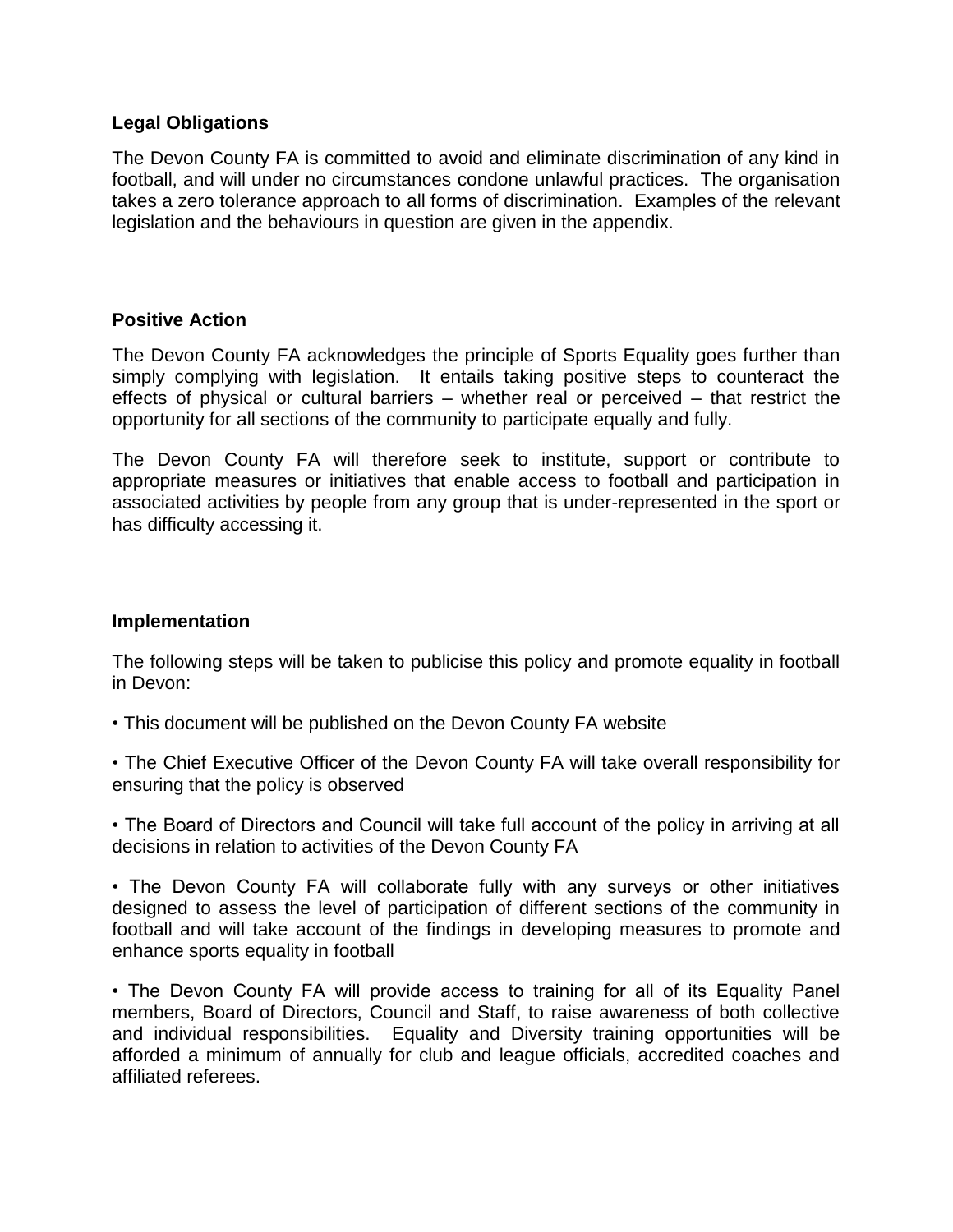• It will be a condition of membership of the Devon County FA that Charter Standard Clubs:

- Formally adopt this policy, The recommended Equality Policy of The FA's Charter Standard accreditation scheme, or produce their own equality and diversity policy in terms that are consistent with these; and

- Take steps to ensure that their Committees, members and volunteers behave in accordance with the policy, including where appropriate taking disciplinary action under the Club's constitution; and:

- Ensure that access to membership is open and inclusive

- Support such measures and initiatives that the Devon County FA may institute or take part in to advance the aims of this policy

• It will be a condition of the Devon County FA membership that non-charter standard clubs, individual and corporate members:

- Commit to act in accordance with this policy; and

- Support such measures and initiatives that the Devon County FA may institute or take part in to advance the aims of this policy

## **Responsibility, Monitoring and Evaluation**

The Devon County FA Equality Panel will be responsible for ensuring the implementation of this policy.

The Devon County FA Equality Panel will review all activities and initiatives of The Devon County FA against the aims of this policy on an annual basis, and The Equality Champion of The Board of Directors will report formally on this issue in the Associations AGM report.

The Devon County FA Equality Panel, or where appropriate a designated project leader, will review any measures or initiatives that The Devon County FA may institute or take part in to promote and enhance sports equality in football, and will report their findings formally in the Associations AGM report.

Devon County FA Equality Panel will review the policy itself at intervals of no more than 3 years (or when necessary due to changes in legislation), and will report with recommendations if required as part of the Associations AGM report.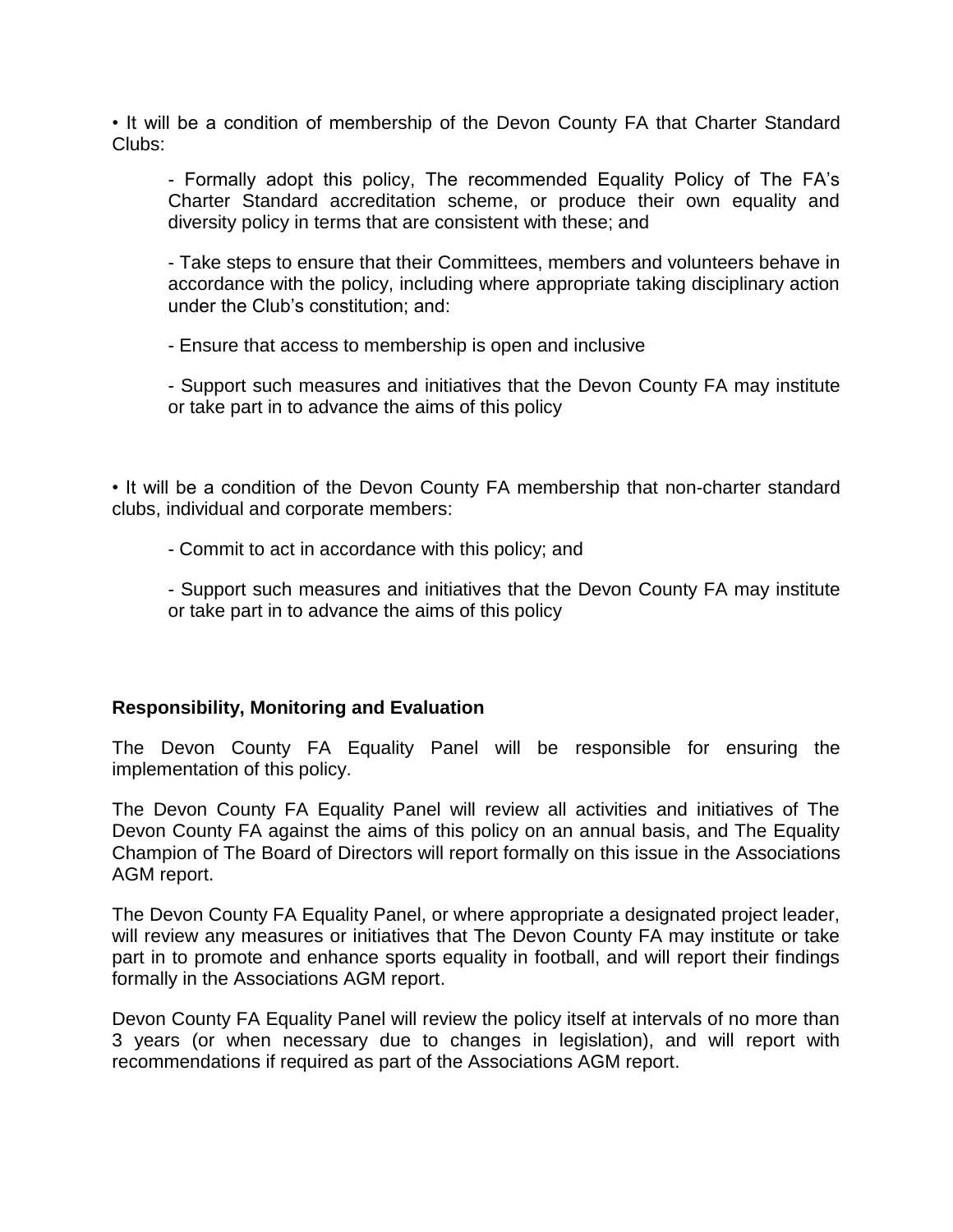## **Complaints and Compliance**

The Devon County FA Equality Panel regards all forms of discriminatory behaviour as unacceptable, and is concerned to ensure that individuals feel able to raise any bona fide grievance or complaint related to such behaviour without fear of being penalised for doing so.

Appropriate disciplinary action will be taken against any employee, member or volunteer who violates the Equality and Diversity Policy of The Devon County FA.

Any person who believes that he or she has been treated in a way that they consider to be in breach of this policy by a member club, league, individual or corporate member of The Devon County FA, should first complain to that organisation. If this does not resolve the matter, or in the case of allegations of discriminatory behaviour against The Devon County FA, the person may raise the matter by contacting the Chief Executive Officer. Contact details are listed at the end of this policy, and on the Devon County FA website: <http://www.devonfa.com/about-us/staff-contact-details>

The Chief Executive Officer will investigate the complaint personally, or appoint a member of The Devon County FA Equality Panel to do so. The investigation will be conducted impartially, confidentially, and without avoidable delay. Any person or organisation against whom a complaint has been made will be informed of what is alleged and given the opportunity to present their side of the matter.

The outcome of the investigation will be notified to the parties in writing, reported to The Devon County FA Chief Executive Officer and recorded with The Devon County FA Equality Panel. If the investigation reveals unacceptable discriminatory behaviour on the part of an individual member, corporate member, or member club The Devon County FA may impose sanctions on that person or organisation in line with The FA. Sanctions may range from a written reminder concerning future conduct up to and including temporary or permanent expulsion from membership of The Devon County FA. In deciding what sanction is appropriate in a particular case The Devon County FA Equality Panel will consider the severity of the matter and take account of any mitigating circumstances.

Where the violation of The Equality Policy is by way of harassment, victimisation or discrimination and amounts to a criminal offence, the appropriate authority will be informed.

If you are unsatisfied with the response or action of Devon County FA to your grievance or complaint, or in cases where you feel contacting Devon County FA is not appropriate, please contact The FA's Customer Relations Department, Tel (0)844 980 8200, or write to Customer Relations, The Football Association, Wembley Stadium, PO Box 1966, London, SW1P 9EQ

In the event that an individual or organisation associated with The Devon County FA is subject to allegations of unlawful discrimination in a court or tribunal, the Devon County FA Equality Panel will co-operate fully with any investigation carried out by the relevant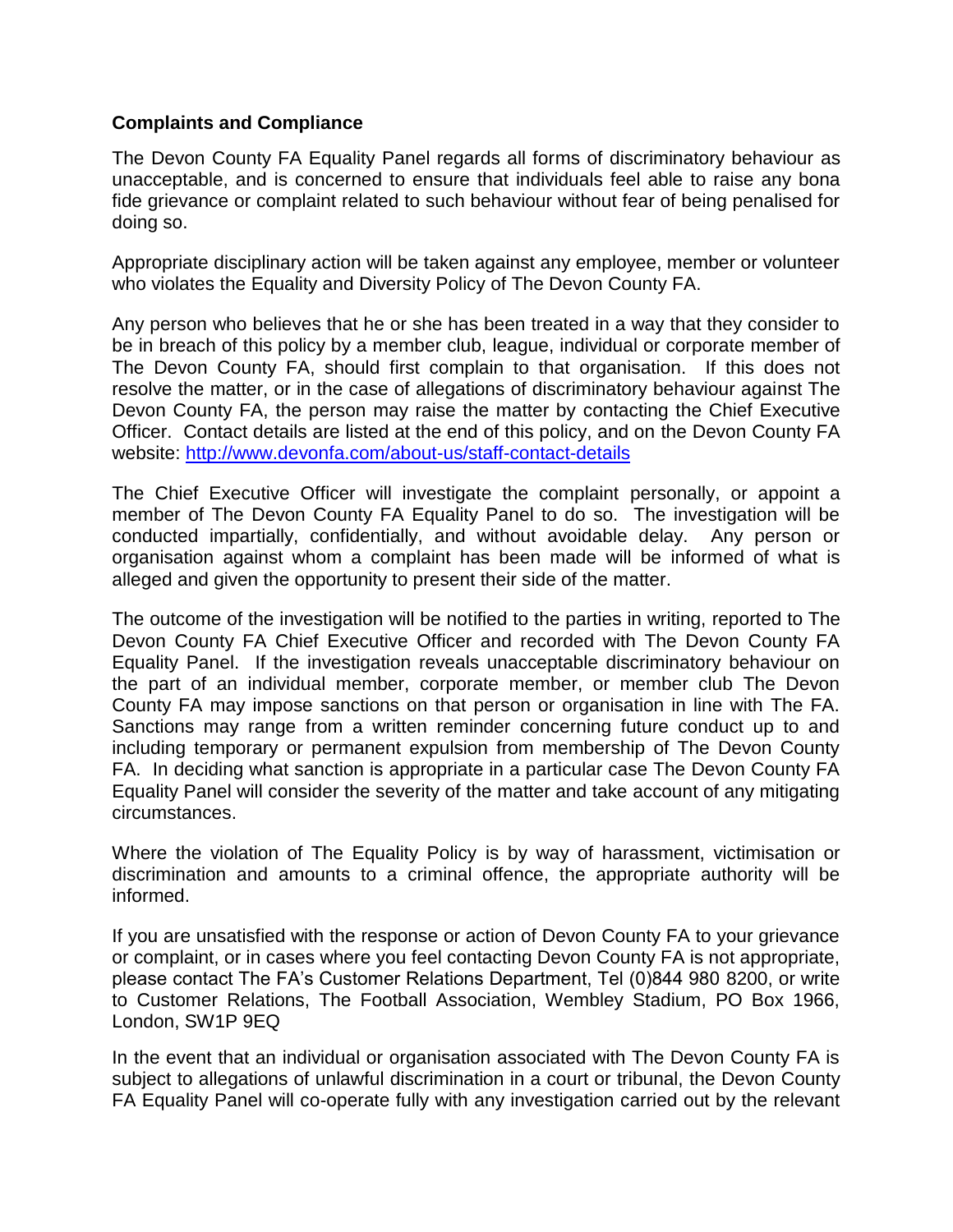lawful authorities and, subject to the outcome, may consider taking action as above in relation to the matter concerned.

This policy is approved by The Devon County FA Board of Directors, Equality Panel, and Chief Executive Officer.

Necesi

**Paul Morrison Bernard Leach Chief Executive Officer Chairman**  $10^{th}$  June 2013

#### **Important Contacts**

Paul Morrison Chief Executive Officer Devon County FA Coach Road | Newton Abbot | TQ12 1EJ 01626 325912 paul.morrison@devonfa.com

Dai Carpenter Equality Lead Officer Devon County FA Coach Road | Newton Abbot | TQ12 1EJ 01626 323562 | 07792 634577 david.carpenter@devonfa.com

Customer Relations Department The Football Association Wembley Stadium | PO Box 1966 London | SW1P 9EQ (0)844 980 8200 Email via: <http://www.thefa.com/contact-thefa/about-customer-relations>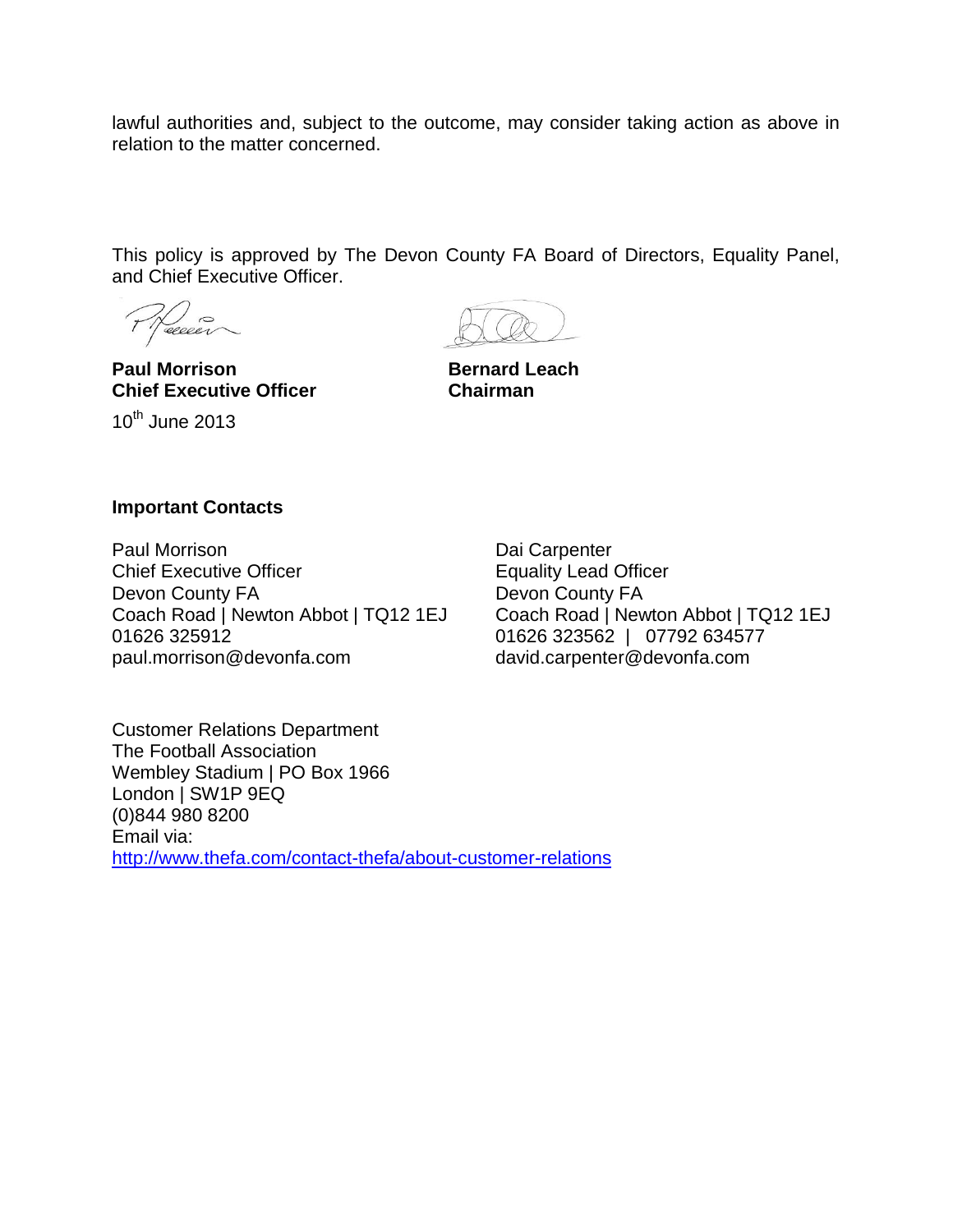## **APPENDIX – Relevant legislation and forms of unacceptable discrimination**

## **Legal rights**

Discrimination has been legally defined through a series of legislative acts, including the Race Relations Act, the Sex Discrimination Act, the Disability Discrimination Act and the Equality Act 2006.

In April 2010, the Equality Act 2010 received Royal Assent. The Equality Act 2010 is a new law which harmonises where possible, and in some cases extends, protection from discrimination. It applies throughout the UK and came into force in October 2010.

Discrimination refers to unfavourable treatment on the basis of particular characteristics, which are known as the 'protected characteristics'. Under the Equality Act 2010, the protected characteristics are defined as age (employment only until 2012), disability, gender reassignment, marital or civil partnership status (employment only), pregnancy and maternity, race (which includes ethnic or national origin, colour or nationality), religion or belief, sex (gender) and sexual orientation.

Under the Equality Act 2010, individuals are protected from discrimination 'on grounds of' a protected characteristic<sup>1</sup>. This means that individuals will be protected if they have a characteristic, are assumed to have it, associate with someone who has it or with someone who is assumed to have it.

## **Forms of discrimination and discriminatory behaviour include the following:**

## **Direct discrimination**

Direct discrimination can be described as less favourable treatment on the grounds of one of the protected characteristics.

## **Indirect discrimination**

Indirect discrimination occurs when a provision, criterion or practice is applied to an individual or group that would put persons of a particular characteristic at a particular disadvantage compared with other persons.

## **Discrimination arising from disability**

When a disabled person is treated unfavourably because of something connected with their disability and this unfavourable treatment cannot be justified, this is unlawful. This type of discrimination only relates to disability.

## **Harassment**

 $\overline{a}$ 

Harassment is defined as unwanted conduct relating to a protected characteristic that has the purpose or effect of violating a person's dignity, or which creates an intimidating or hostile, degrading, humiliating or offensive environment for that person.

 $1$  The exception to this is pregnancy and maternity, which does not include protection by association or assumption – a woman is only protected from discrimination on grounds of her own pregnancy.